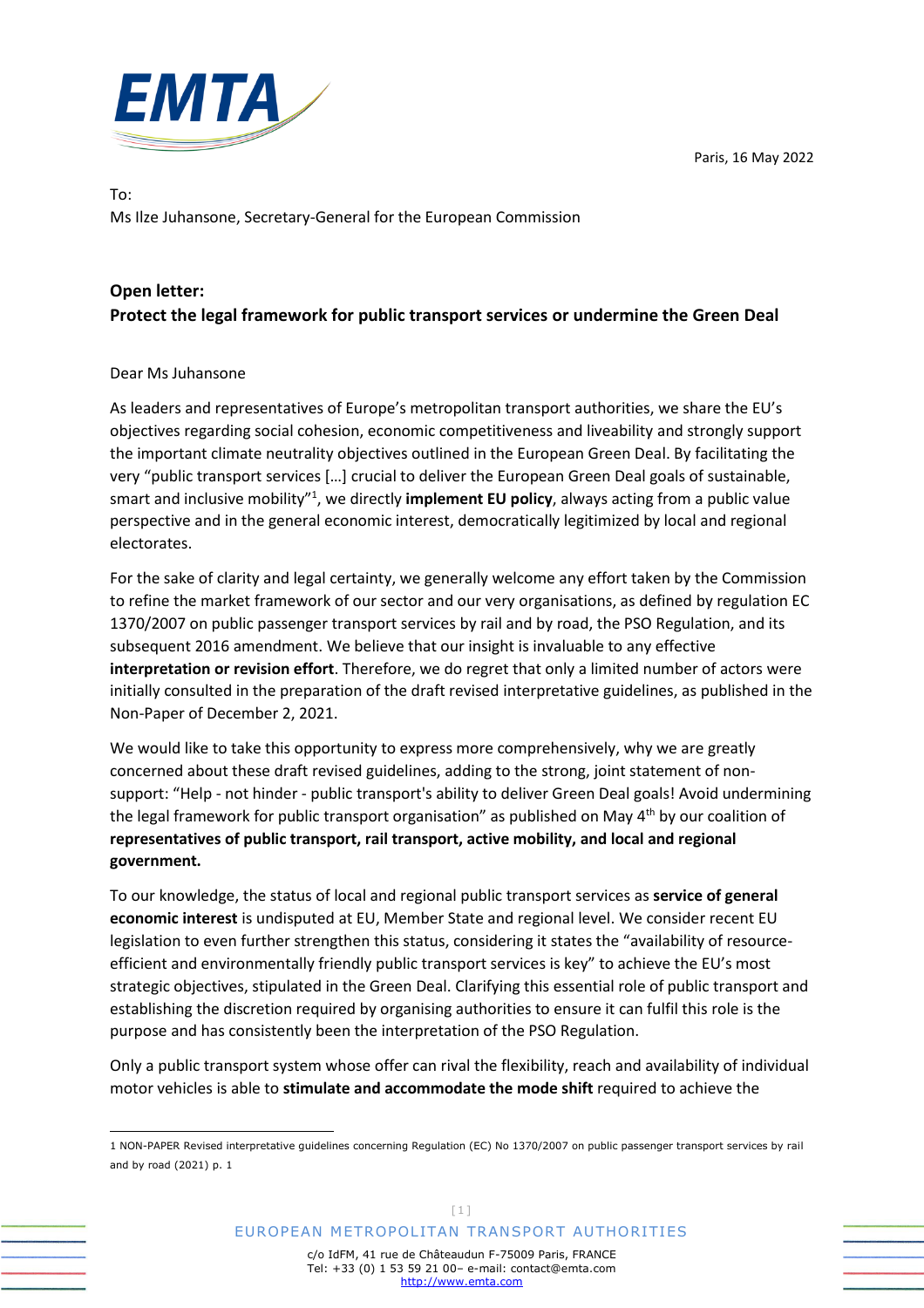ambitious EU objectives. By introducing a limitation to service development possibilities of transport authorities - to be made dependent on the satisfaction of user demand existing in the status quo the draft guideline disregards the fundamentals of **induced demand**<sup>2</sup> and risks a counterproductive hindrance of mode shift. Such limitation of authority initiative contradicts the very purpose of the PSO regulation, which states explicitly that "authorities may act […] to guarantee the provision of services of general interest that are more numerous, safer, of a higher quality or provided at lower cost than those that **market forces alone** would have allowed."

Public transport operates in a **networked market**<sup>3</sup> and must overcome the general dysfunctions observed in such markets will it be attractive, viable and become the desired backbone of a smart and sustainable mobility system. The market structure established by the PSO regulation allows overcoming these dysfunctions through widespread authority initiative.

Integrated planning and scheduling of services, their implementation through service contracts or concessions and overarching fare, ticket and information integration allowed transport authorities to book **great successes** in their efforts to create systems of consistent and reliable services throughout the day with greatest possible geographical service coverage, accessibility and connectivity across the various modes and operators in the authority's jurisdiction.

The PSO regulation and its standing interpretation enabled these successes against the backdrop of the current transport economic regime that fails to reflect the external benefits of public transport as well as the very substantial external cost of road transport. Transport related **externalities** - both positive and negative - are not captured in the consumer costs that determine mode choices. In this context, the creation of market-based, commercially viable public transport of the quality and reach required to achieve the EU's policy goals is most difficult if not impossible.

The notion that authority initiative to produce public transport services is justified only in case of a **failure of the market** to produce such service on a commercial basis, as introduced in the draft guidelines, neglects this market context and the dire need for a system of integrated, quality services. The notion therefore presents a dangerous and explicit departure from standing interpretation of the PSO regulation.

Evidence from European countries suggests that **market-initiative** driven regimes for public transport, where authorities' abilities are limited to prescribing desired outcomes or filling gaps where commercial parties have shown no interest in service production, fail to deliver the consistency, service level and network coverage required to even get close to becoming a real alternative to private car use. All of these regimes are currently being transformed into regimes with explicit authority-initiative characteristics.

In the United Kingdom<sup>4</sup>, deregulation of public transport by road, while initially leading to an increase in the amount of bus kilometres, failed to achieve the expected increase in ridership and did not halt let alone turn-around ridership decline. The productivity of the sector increased, with

<sup>2</sup> As with any mode of passenger transport, demand for public transport is induced by the quality of the service (or infrastructure in the case of individual motorized traffic)

<sup>3</sup> the physical footprint and location dependency of networked market services results in a situation where a single service provider is incapable of servicing all customers, requiring overarching integration of services to create a viable and meaningful service market that is able to serve customer demand.

<sup>4</sup> With the exception of Greater London, public transport services by road were deregulated in the UK in 1986.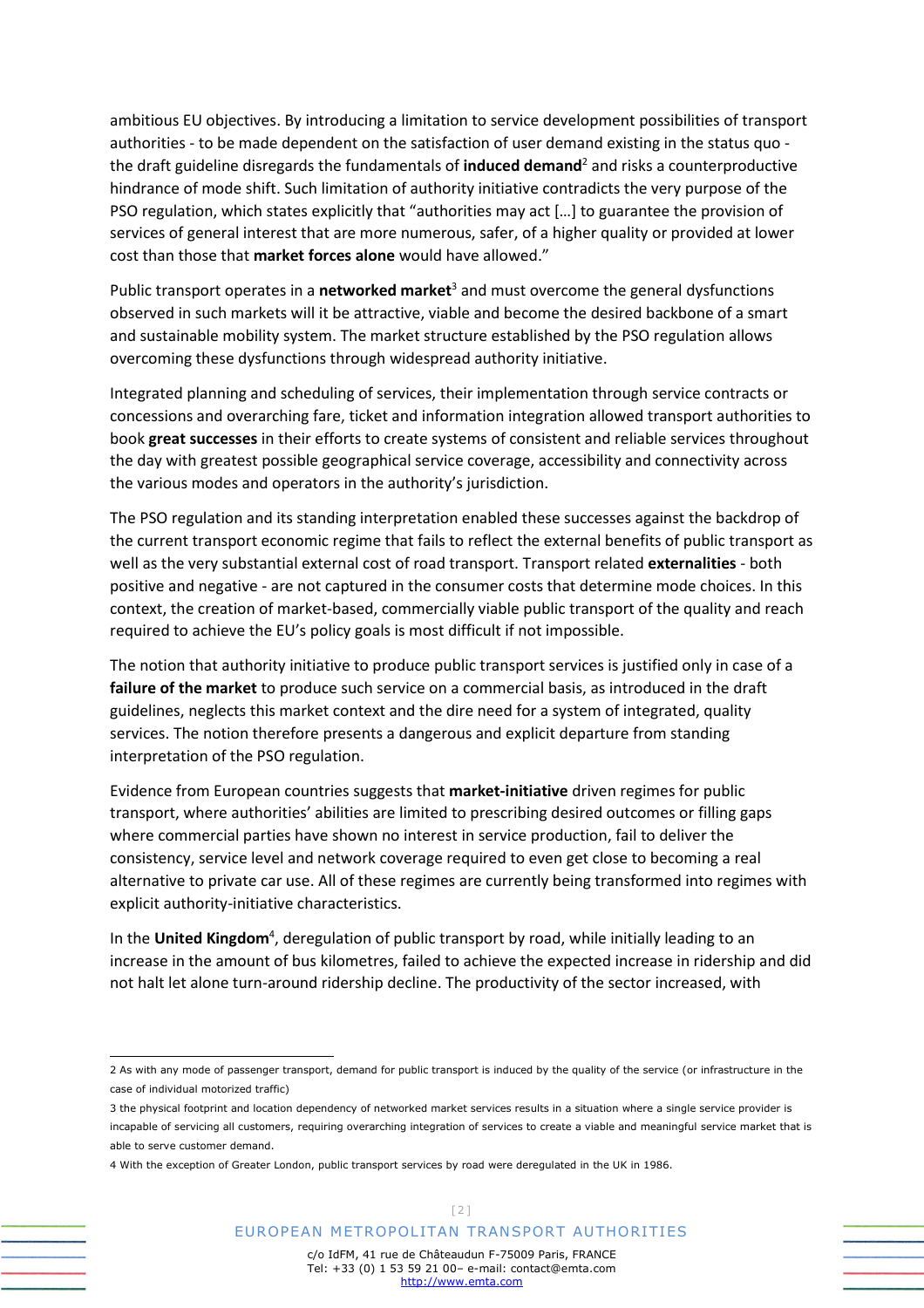production cost per unit halving. However, similar productivity gains were experienced in Greater London under the authority initiative-led competitive tendering regime.

The competitive tendering process – if successful – determines the best possible market price for a given service. An ex-post evaluation of potential **overcompensation** in such contracts, as suggested in the draft guidelines, is therefore unnecessary. In the draft guidelines it remains unclear why the commission sees a need for such measure.

From a competition perspective, the deregulated regime in the UK fell short of expectation. The largest operator in any given area holds a market share of some 70% with many regions not seeing any competition at all. From a customer perspective, the **competition is rare**. The British Competition Commission itself stated that "while almost every route […] is overlapped by the route of another operator at some point, few routes are overlapped for a large proportion of their length. We conclude that a large proportion of passengers […] are unlikely to have a choice of the operator with which they make their journey".

The deregulated regime in the UK proclaims commercial operation, yet a substantial amount of subsidisation flows into the sector. Despite this **subsidisation** of some 40% of sector revenue, transport authorities hardly see any return on this public expenditure regarding control or steering power to ensure that production is meaningful, and services form an integrated and affordable system. Rather, the further decline in ridership was met with continued fare increases and concentration of service to commercially most viable routes, resulting in geographic fragmentation. Many communities lost access to public transport while the most viable corridors were confronted with excessive frequencies, particularly where services of several operators concentrated. This "overbusing" led to congestion and nuisance to residents and businesses.

A concentration of services to commercially viable routes and on these routes to certain **days** and **times** of the day is a phenomenon prevalent in market-initiative regimes. While such fragmented and inconsistent services may serve a specific customer demand (e.g., commuter journeys in the morning and afternoon), it fails to provide a service level that maintains, let alone increases customer demand or induce mode shift.

Evidence from **Poland**, where public transport services outside of major cities and between municipalities operated on market initiative, suggests that a concentration and decline of services exacerbates networked market dysfunctions with dire consequences for communities. The number of connections and kilometres of bus lines outside of major polish cities decreased by almost half in a seven-year period leading up to 2013. The situation is characterized by a negative feedback loop where the concentration of services to few, inconsistent, and geographically fragmented routes provoke a slow demographic, social and eventually economic decline which in turn causes depopulation, further reducing viability of commercial public transport services.

Both Poland and the United Kingdom are in the process of undertaking major **reforms** of their public transport market regimes, strengthening the position of local and regional authorities and (re)introducing authority initiative in the development of public transport services.

In the standing interpretation of the PSO regulation, authorities can develop services independent of the existence of a potential market failure and without the need to separate profitable from unprofitable lines. This is essential to meet the ambitious objectives set for public transport by the Commission and Member States. Any party suggesting a change to this standing legislation and practice should base its proposal on a thorough **impact assessment** and provide evidence as to how

## EUROPEAN METROPOLITAN TRANSPORT AUTHORITIES